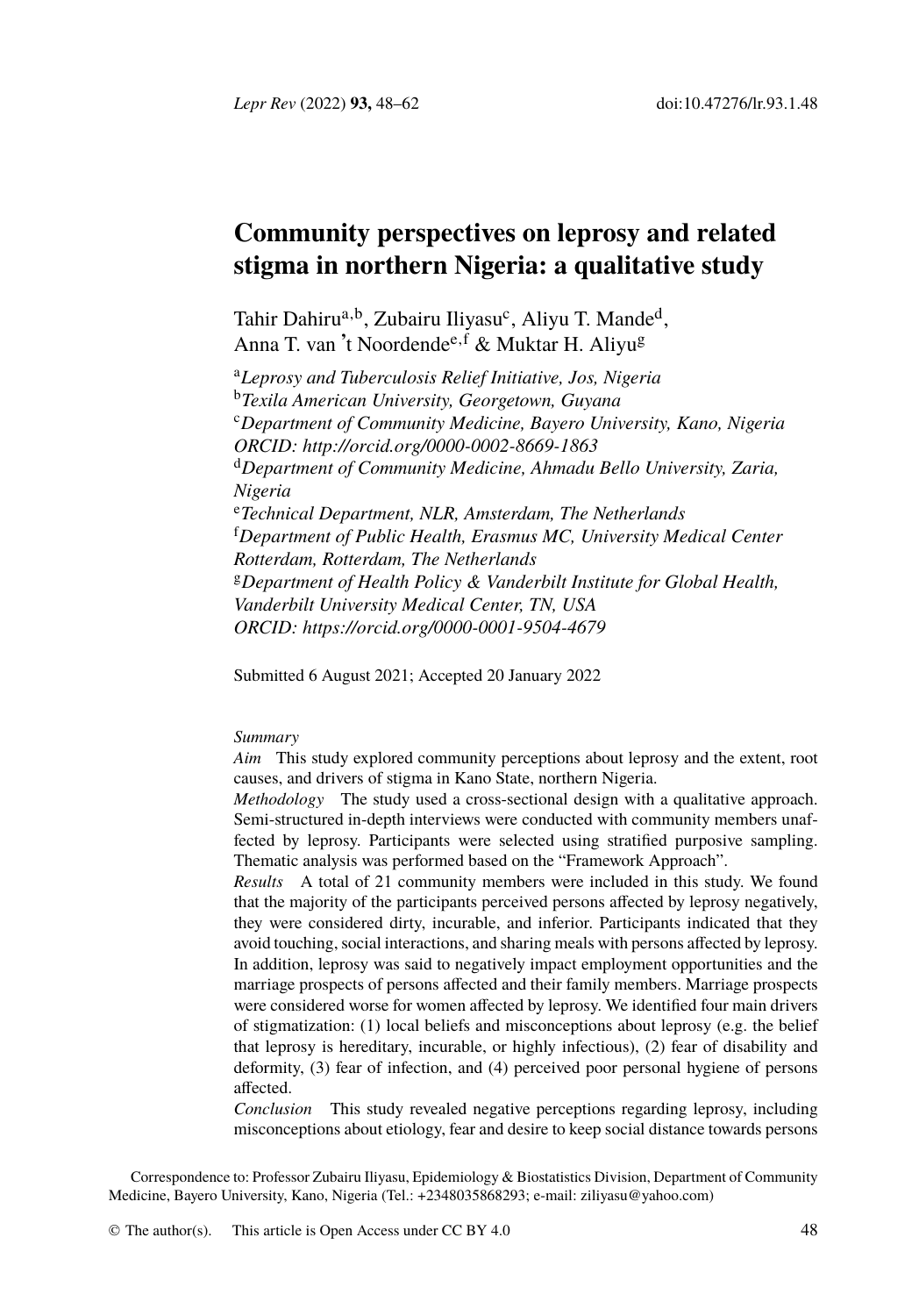affected. Our findings unde[rs](#page-12-0)core the importance of community education and behavi[or](#page-12-1) change as key to transforming perceptions and behavior towards persons affected.

*Keywords*: Leprosy, stigma, community members, Nige[ri](#page-12-2)a

## **Introduction**

Since antiquity leprosy has been variously misconstrued as a divine curse, retribution for sins, or an inherited disease.<sup>1</sup> Despite the discov[ery](#page-12-2) of *Mycobacterium leprae*, the bacterium that causes leprosy, over a century  $ago<sub>i</sub><sup>2</sup>$  these perceptions have persisted in communities around the world. $3$  Leprosy is an infectious disease that is characterised by hypopigmented, anaesthetic skin [pa](#page-12-3)tches. The disease is caused by *Mycobacterium leprae* and transmitted by close and long-term exposure to droplets from an infectious person.<sup>4</sup> However, leprosy is often associated wit[h s](#page-12-4)evere disabilities and disfigurements with attendant heavy stigma which may result in abandonment, social isolation, and condemnation to the margins of society.<sup>5</sup> Leprosyrelated disabilities, however, can be prevented with early detection and treatment.<sup>6</sup> Leprosy is curable with multidrug therapy (MDT). [Tre](#page-12-5)atment lasts six to 12 months, and patients are no longer infectio[us](#page-12-6) within days after their first dose.<sup>4</sup>

Stigma has been referred to as a "[sp](#page-12-5)oiled identity", and has been defined as "an attribute that is deeply disc[red](#page-12-7)[iti](#page-12-8)ng that reduces the bearer from a whole and usual person to a tainted discounted one".<sup>7</sup> Stigma is also a social process that exists when elements [of](#page-12-9) [la](#page-12-10)beling, stereotyping, separation, status loss, and discrimination occur in a power situation that allows them to occur.<sup>8</sup> From the perspective of those who stigmatize, a distinction can be made between enacted (actively engaging in), endorsed (justifying and supporting) and accepted (accepting without endorsing) stigma. From the perspective of persons affected, stigma can be ena[ct](#page-13-0)ed, internalized and anticipated.<sup>9</sup> Studies have found that stigma can affect many aspects of life.<sup>10</sup> Leprosy may affect social status, employment opportunitie[s,](#page-12-4) [re](#page-13-1)lationships, marriage (prospects), and family life.<sup>9</sup> These effects manifest at the individual, family, and community levels.<sup>11,12</sup> At the individual level, persons affected may experience emotional stress and anxiety, which may lead to ps[ych](#page-13-2)ological and psychiatric morbidity.13,14 At the community level, social participation can be restricted with difficulties related to community interaction, social relationships such as friendship and marriage (prospects), and employment. This may be extende[d t](#page-13-3)o their family members, limiting educational opportunities, leading to further inequities. These negative effects originate from negative public perceptions about leprosy, including poor community knowledge and misconceptions about the disease.<sup>15</sup>

The stigma of leprosy h[as](#page-12-5) religious, sociocultural, and psychological roots.<sup>8,16</sup> It is fueled by a lack of understanding of the disease, including misconceptions of the cause, mode of transmission and treatment of leprosy, and fear of the severe deformities and disfigurements that can result if leprosy remains untreated.<sup>17</sup> Negative perceptions of leprosy are not limited to the uneducated; the highly educated and even medical professionals could display a lack of knowledge, such as low knowledge about the reservoirs, the mode of transmission, and the incubation period.<sup>18</sup> Addressing leprosy-related stigma, therefore, requires a multifaceted approach to dispel myths and misconceptions through awareness creation. In addition, interventions are necessary to address the psychological and social effects on persons affected, the family, and the community.<sup>9</sup> When community perspectives about leprosy are not addressed, this could lead to concealment, delayed presentation, and persistence of stigma even after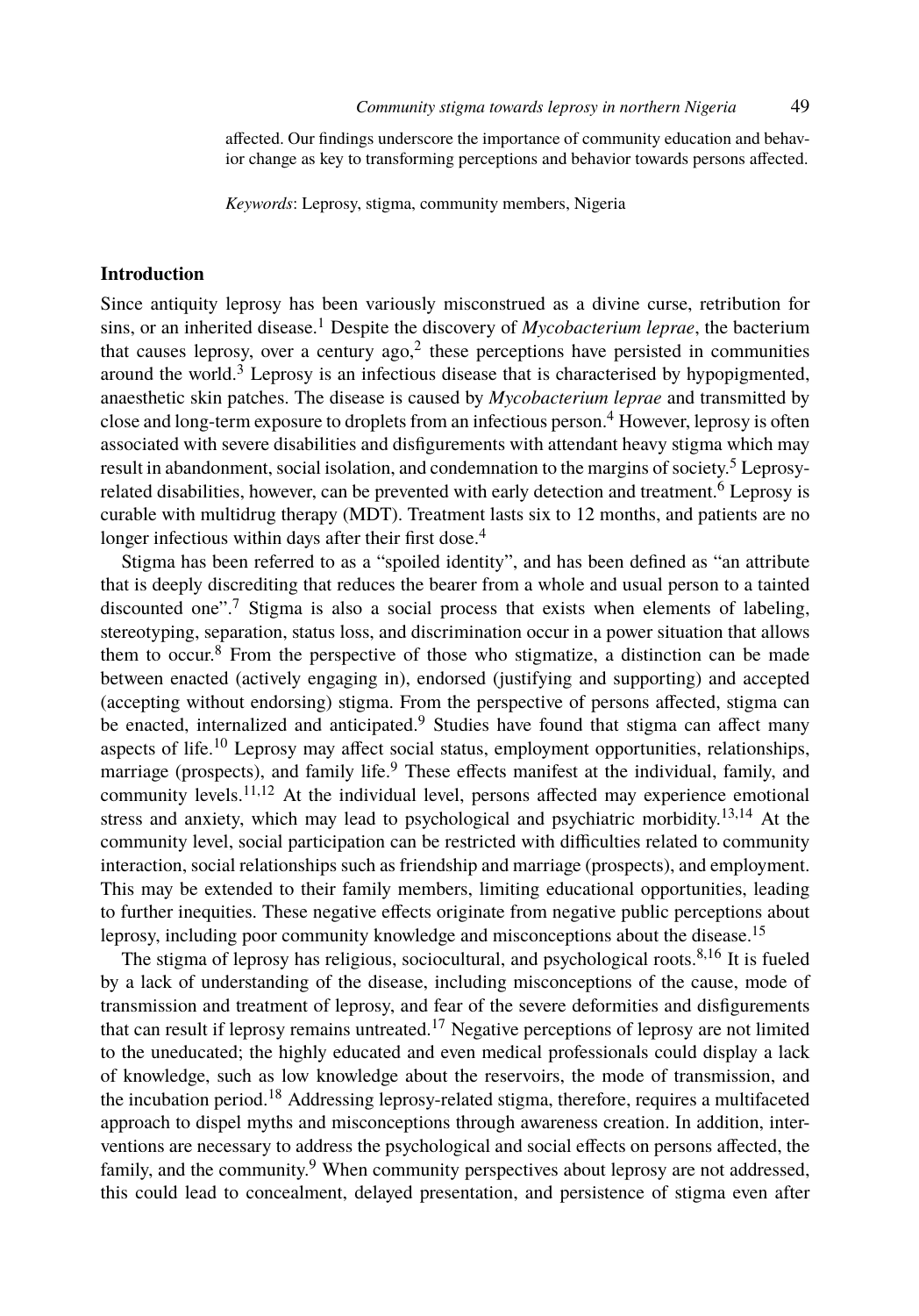treatment.<sup>19,20</sup> Context-specific strategies require a thorough understanding of the community perspectives on leprosy and the extent, root causes, and drivers of stigma.

Previous reports indicate varying levels of stigmatization toward persons affected by leprosy in Nigeria.21,22 However, the community perspectives about leprosy and stigma have not been recently investigated in northern Nigeria. Limited leprosy research has been conducted in Nigeria generally and less so in northern Nigeria due to the perception that leprosy is old fashioned, a "neglected disease" and the failure of stakeholders to make leprosy research attractive to local researchers.<sup>23</sup> This study sought to explore community perspectives on leprosy and the extent, root causes, and drivers of stigma in Kano State, northern Nigeria. The findings could inform stigma-reduction measures in leprosy control programs in northern Nigeria and similar settings.

#### **Material and methods**

## STUDY DESIGN

The study used a cross-sectional de[sig](#page-13-4)[n](#page-13-5) with a qualitative approach. Semi-structured in-depth interviews were conducted with community members unaffected by leprosy living in the catchment communities of multidrug therapy (MDT) clinics in Kano State, Nigeria.

## STUDY SITE

The study was conducted in Kano State, northern Nigeria. In 2020, the prevalence of leprosy was 1,837 in Northern Nigeria, compared to 587 in Southern Nigeria. The Northwest zone of the country, that includes Kano State, had a registered prevalence of 986 cases, followed by Northcentral zone with 506 and the Northeast with 345 cases. Kano State had 214 leprosy cases out of Nigeria's 2,424 in 2020.<sup>23,24</sup> Data were collected in both urban and rural catchment communities of MDT clinics in Kano State. The state has 46 MDT clinics out of a total of 774 MDT clinics in Nigeria serving an estimated population of 13 million inhabitants of Kano and the surrounding northern states of Nigeria.<sup>25</sup> Kano State also has one of the oldest leprosy hospitals in northern Nigeria, the Yadakunya specialist hospital. This 153-bed capacity hospital takes care of leprosy complications, orthopedic services, general outpatient services, antenatal care, and other maternal health services, in addition to having a MDT clinic.

#### STUDY POPULATION AND SAMPLING METHODS

The study population consisted of community members unaffected by leprosy, 18 years or older, and residents within the catchment communities of MDT clinics for at least one year. Persons without the capacity to provide informed consent were excluded. Stratified purposive sampling was used to select participants. The aim was to include participants until theoretical data saturation, whereby no novel findings emerged from subsequent interviews. Potential participants were stratified by residence (rural and urban), sex (male and female), and education (no formal education and some formal education) to ensure representation and maximum variation in experiences.

## DATA COLLECTION

An interview guide was used to conduct semi-structured interviews. The questions in the interview guide were formulated to gain insights into community perspectives about perceived and enacted stigma towards persons affected by leprosy and the drivers of leprosy-related stigma in their communities. We used elements of the explanatory model interview catalogue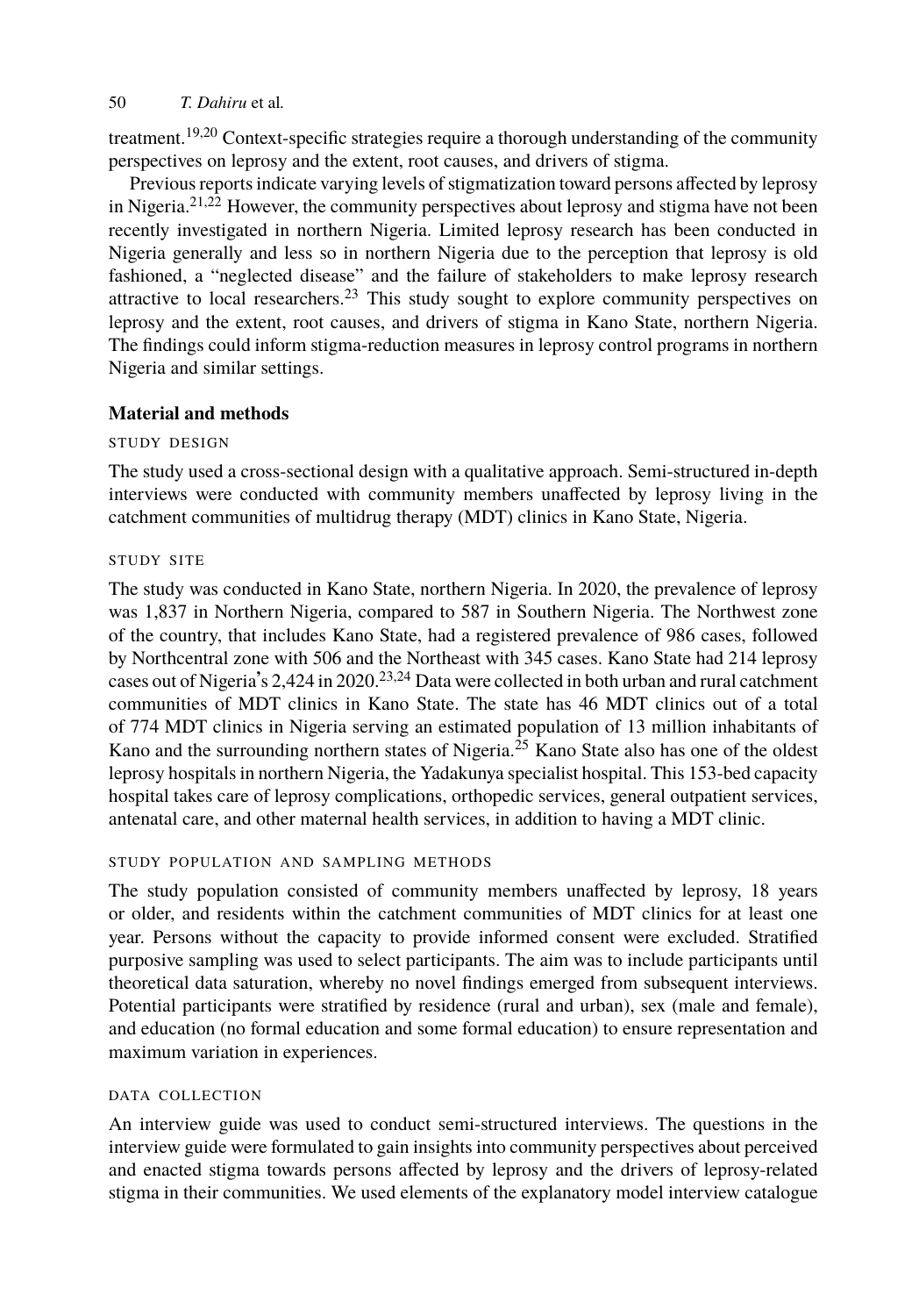(EMIC) to develop the interview guide, allowing for emergent themes. The domains explored include (1) perceptions about cause and mode of transmission, (2) community perceptions of and behavior towards persons affected by leprosy, (3) participants' response to community attitudes, (4) perceptions about marriage prosp[ect](#page-13-6)s, (5) perceptions about employment opportunities, and  $(6)$  reasons for stigmatization.<sup>26</sup> The in-depth interviews were conducted by an experienced social scientist using the interview guide. The interviews were conducted face-to-face in the catchment communities ensuring confidentiality and observing COVID-19 precautions. Data were collected in January and February 2021.

## DATA ANALYSIS

The interviews were audiotaped, transcribed, and translated from the local Hausa to English language. Subsequently, the transcripts were coded and analyzed manually. Thematic analysis was performed based on the "Framework Approach",<sup>27</sup> and included familiarization through repeated reading, coding, theme generation (*a priori* from the interview guide and emergent from the data), applying the codes to the transcripts, matrix formation, deductive content analysis, and interpretation.

## ETHICAL APPROVAL

The study was approved by the Kano State Research ethics committee of the Ministry of Health vide a letter number MOH/OFF/797/T.1/2068 dated 31st August 2020. All participants were fully informed about the objectives of the study, voluntary participation, and the confidentiality of the data. Written informed consent was obtained from all participants prior to data collection.

# **Results**

## PARTICIPANT CHARACTERISTICS

A total of 21 community members were interviewed in-depth. The average age of the participants was 41 years, ranging from 24 to 65 years. Eleven participants were women. Ten participants were from rural areas. Half of the participants had no formal education (*n* = 10). The participants who had received education, had completed primary  $(n = 4)$ , secondary  $(n = 1)$ 2) or tertiary/post-secondary education  $(n = 5)$ . The majority of the participants  $(n = 19)$  were married, while two were widowed. Participants were civil servants  $(n = 7)$ , petty traders  $(n = 7)$ 6), farmers  $(n = 5)$ , commercial motorcyclist  $(n = 1)$ , manual laborer  $(n = 1)$  and unemployed  $(n=1)$ .

Most participants were acquainted with someone affected by leprosy in their community, but generally, they were of the view that the number of people affected by leprosy in their communities has decreased over the years. The persons affected were relatives, friends, neighbors, acquaintances, and other community members.

*"Yes, I know someone with leprosy in our community. We are not related but I used to see him begging and whenever we met, I greet him from afar." 37-year-old, female, civil servant.*

*"In the past, I knew men and women that had leprosy in our community, but now they are fewer and I cannot say the last time I saw one of them." 35-year-old, female, petty trader.*

## PERCEPTIONS ABOUT CAUSE AND MODE OF TRANSMISSION

No participant knew the cause of leprosy (*Mycobacterium leprae* or bacteria), however, some mentioned the mode of transmission of leprosy (airborne transmission, close bodily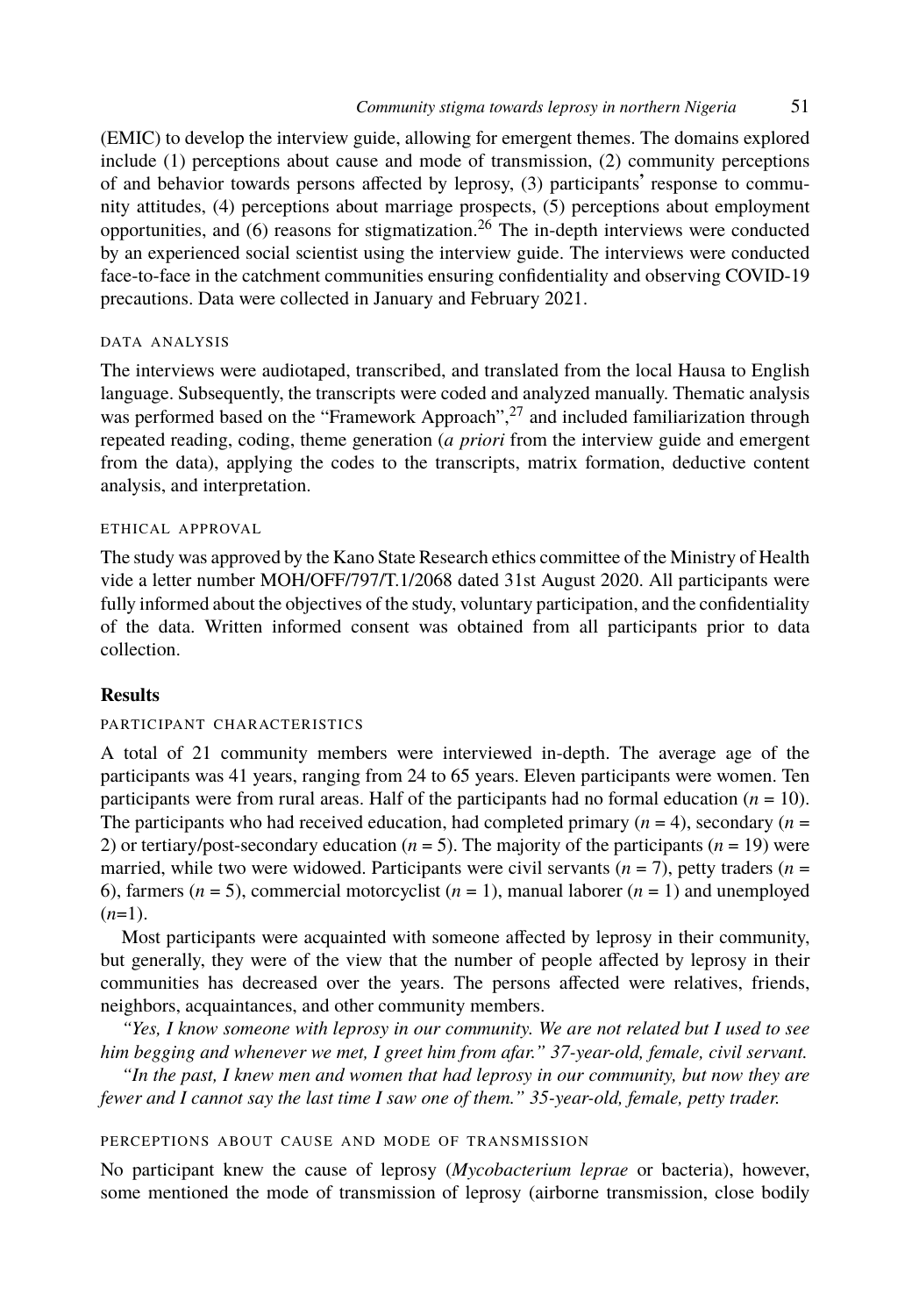contact with affected persons or their secretions/discharges) without stating that a bacterium is transmitted. Other participants mentioned that they think that leprosy is hereditary or a divine retribution for unfulfilled oaths. There were also suggestions that drinking water contaminated by a poisonous spider or gecko, sharing food and drinks with affected persons, eating incompatible food items, such as milk and fish, or uncooked groundnut and fish causes leprosy. Further, participants indicated that wearing shoes of a leprosy patient, waking up before a guest who is affected by leprosy, cutting down a paw-paw tree, cultivating on a termite hill, and making disparaging statements against persons affected could cause leprosy. The possibility of the transformation of "eczematous" lesions to leprosy was also entertained. These perceived causes were all mentioned more or less equally.

*"Yes, people are saying if you have a leprosy affected guest who slept overnight in your house, you should not wake up before him, because if you do you can get infected. That is why one is advised to exercise patience for him to wake up and go with his infection." 47-year-old, female, petty trader.*

*"There was somebody who cut down a paw-paw tree that was how he got leprosy. There is also another person who cultivated on a termite hill [gidan tururuwa], that was how he also contracted leprosy. Also, someone laughed and ridiculed a person affected by leprosy, he was angered and he cursed him, and that was how he became affected. Further, in some people "eczema" lesions transform into leprosy. I don*'*t believe in these explanations, but that is what people are saying." 57-year-old, female, teacher.*

Some participants strongly associated leprosy with disability/deformity which instilled fear and the need to keep away from persons affected, thereby fueling stigma.

*"If you are infected with leprosy all your body structures will change. Your voice will change and likewise, your lips will also drop downwards. If you speak your nose and your eyes will be watery before it comes to your hands. Others have discharging wounds in their hands and their leg structure changes. It is therefore not possible to hide it." 33-year-old, female, petty trader.*

# PERCEPTIONS ABOUT CONCEALMENT AND DIAGNOSIS

Participants indicated that persons affected tend to go to great lengths to conceal the symptoms of leprosy to avoid stigmatization. They indicated that this is only partly successful in the early stages of the disease. According to the participants, concealment is often unsuccessful in the long run as the lesions become more severe and obvious.

*"I swear to God, they use to keep others from knowing their condition because they don*'*t want people to discriminate against them. There was one of our teachers who used to hide this infection from public glare, and it was after his condition became worse, after series of investigations he was diagnosed with leprosy. He covered his legs inside nylon and soaks with a plastic cover shoe because he was afraid of stigma from the community." 34-year-old, female, petty trader.*

Participants said they were unwilling to disclose leprosy in a family member, except for medical reasons as it was viewed as a breach of confidentiality. Non-disclosure was to avoid stigmatization, exposing the family to ridicule, and limiting marriage prospects, and not to portray the family as being happy with the diagnosis. A minority indicated that they would disclose it as it is from God so that people can pray for the person affected.

*"To be honest I cannot disclose it to anybody, unless for a medical reason. If I disclose it to the public he will be stigmatized and people will avoid him. But if we did not disclose, we will put him on medication until he is cured." 37-year-old, female, civil servant.*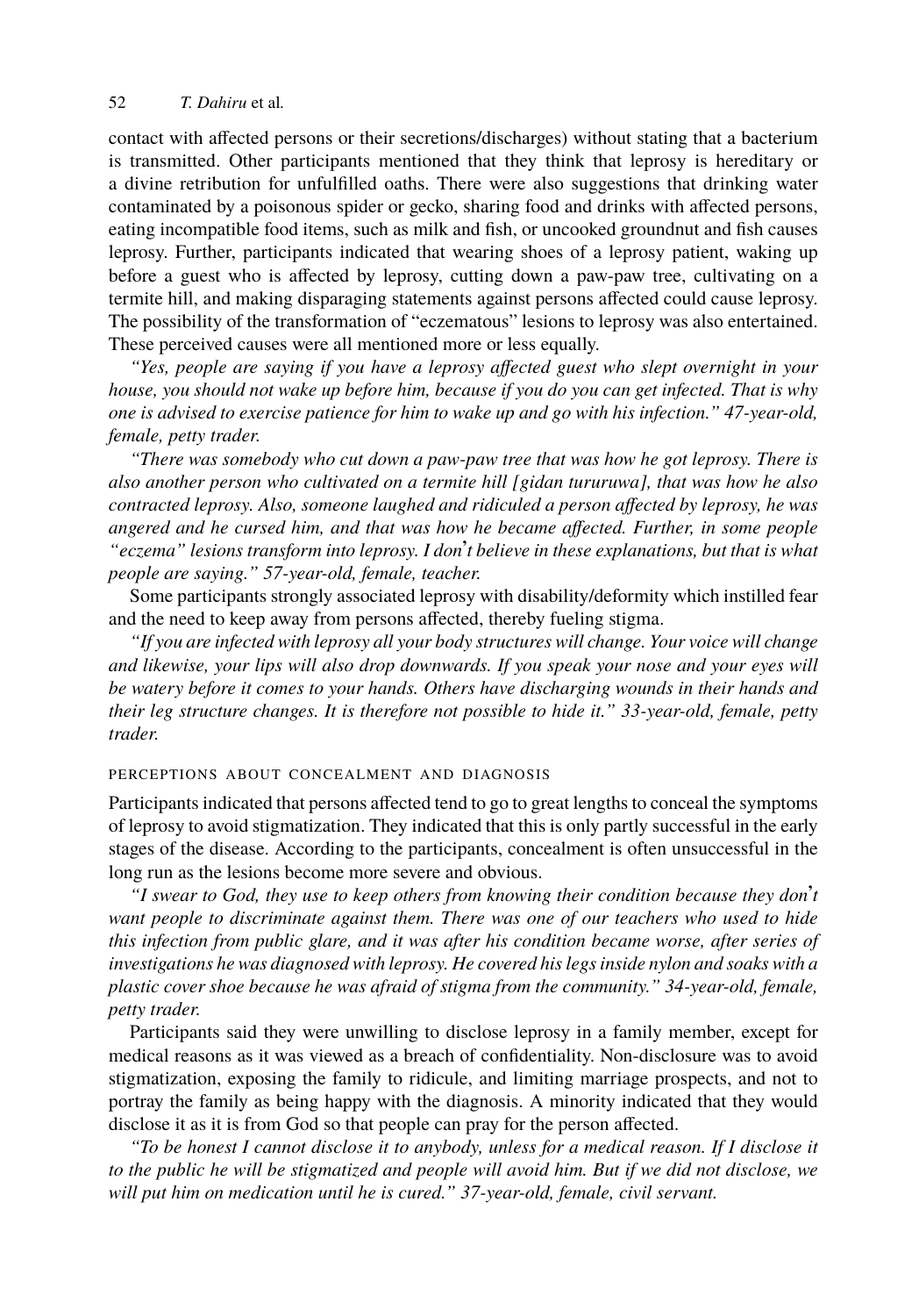Some participants indicated that they would be worried if a family member has leprosy. Their concerns are mostly related to fear of the extension of stigmatization to other family members, including a sense of pity, transfer of economic burden and family responsibilities of persons affected to the extended family, the negative image begging brings to the family, limited marriage prospects, and desertion by friends.

*"Of course, I will be worried that my child is affected by leprosy, all the family members will be emotionally touched and it will affect them in one way or the other. First of all, being a* '*Kuturu*' *[Hausa swear word for person affected by leprosy], if you don*'*t have grown-up children that are capable of assisting you it is a problem because you will not have any means of getting income unless you go out and beg so that people will help you. At times if you go out you may not get anything and the fact that you have a family to feed and take care of them." 40-year-old, male, civil servant.*

However, one participant held a contrary view where he indicated that he won't be worried because the disease is from God and no one can avoid his fate.

*"I will not be worried or disturbed if a member of my family is infected with leprosy. Because I know it is from God. Like I told you, people are different, one will see something on the affected person but would not be worried and he can even sit and eat in that place but another person would not sit or interact with such affected persons. It can also happen to me, then what is the need of running away from him." 35-year-old, male, farmer.*

#### COMMUNITY PERCEPTIONS AND BEHAVIOR

The predominantly Hausa community refers to persons affected as *[Kuturu] (swear word for person affected by leprosy),* a new identity that overrides the pre-morbid social status. The leader of persons affected is referred to as *[Sarkin Kutare] (Emir of persons affected by leprosy)*. Participants indicated that persons affected are perceived by community members as infectious, deformed, dirty, and incurable. Participants indicated that this stigma persists even after treatment:

*"Persons affected by leprosy are avoided by community members. The community*'*s reaction is because some of them are untidy and dirty. They do not wash their clothes and they smell. They consider them dirty people and that they can infect somebody." 55-year-old male, civil servant.*

*"They are afraid of interacting with people even after treatment out of fear that the stigma experienced at the beginning of their illness, which mostly persists even after being certified cured. People are now even doubting those certificates because there are fake ones all over the place." 65-year-old, male, retired civil servant.*

Participants reported that community members treat people with leprosy differently. They are considered second-class citizens and inferior. According to participants, they avoid touching, social interactions, and sharing meals with them. Underlying these is the fear of contracting leprosy as participants feel persons affected by leprosy are still infectious even after treatment. Stigmatization was said to be more towards those with visible impairment and poor hygiene habits. Stigma is extended to the children and close family members of persons affected, as they are all considered potentially infectious.

*"They don*'*t take [persons affected by leprosy] as human beings, talk less of interacting with them because of leprosy. They consider them as nobody and the way they interact with other people is not the same as the way they interact with persons with leprosy." 35-year-old female, a petty trader.*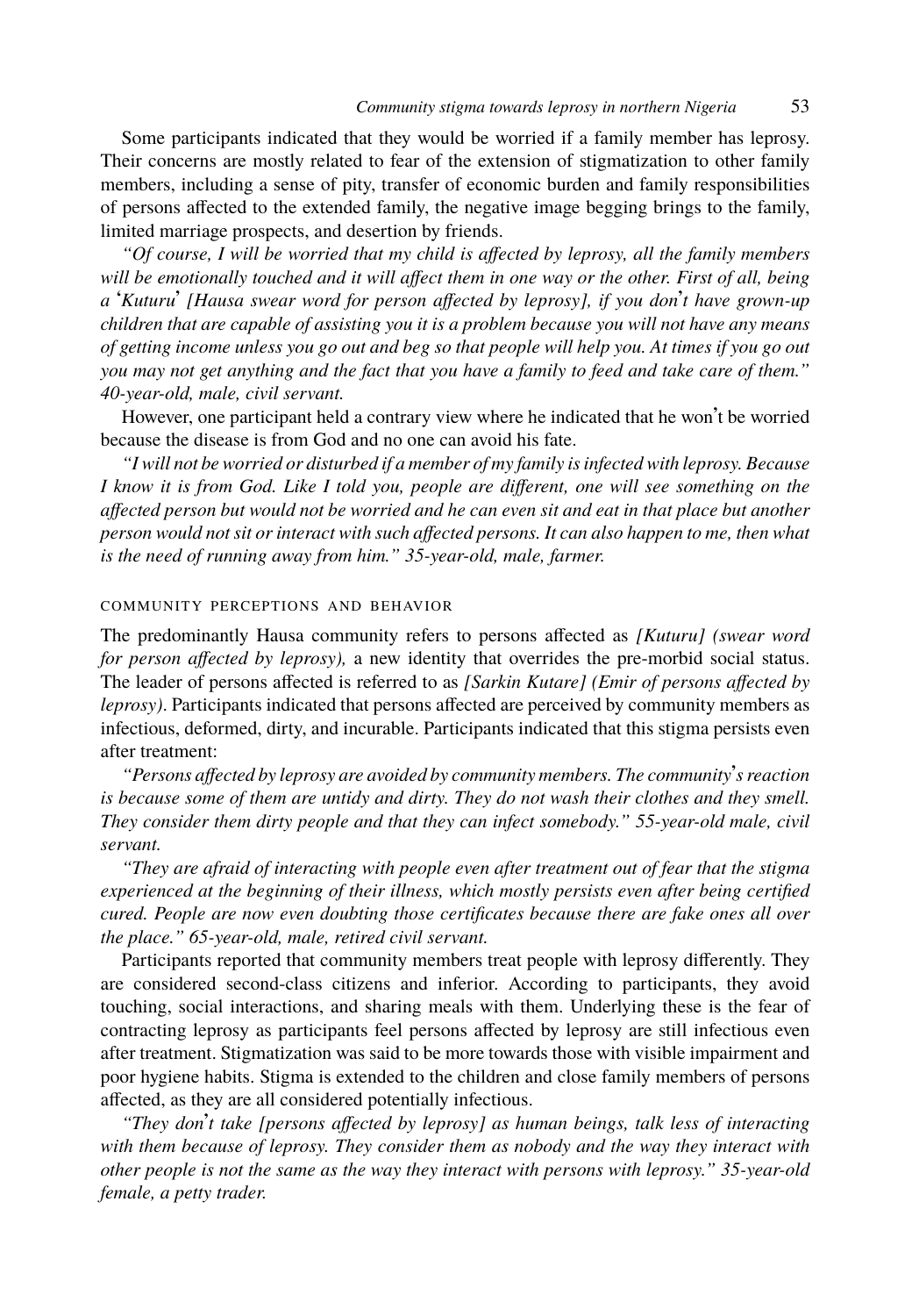*"People regard them as second-class citizens and they only beg to survive even if they attempt to trade household essential items, nobody will buy from them. Because of leprosy, they are seen as different and that even God does not like them." 33-year-old, female, petty trader.*

Most participants indicated that people kept their distance to avoid getting infected. Derogatory gestures and subjugation of affected persons are commonplace. Non-touch methods are used by dropping alms for them. Close interactions are avoided as the disease is considered incurable. Debasing proverbs and metaphors are used to describe those affected.

*"They stigmatize them, avoid close contact with them to prevent acquiring leprosy. People point at them and make gestures with their mouth and fingers indicating to others that, those people you see there are persons affected by leprosy. They also view them as sub-humans and people believe that the disease is inherited." 40-year-old, male, civil servant.*

*"There is the belief that if you marry a person affected by leprosy you will also be infected, so also your children." 33-year-old, female, petty trader.*

This was not universal, as three participants indicated that persons affected are cared for by relatives and some community members interacted with them. The solidarity is reported to be stronger among family members and relatives.

*"We don*'*t show them differences in our area. Even my grandfather was affected by leprosy but he is late. So we could not show him any difference as a senior member of the family." 27-year-old, female, farmer.*

Though a common practice previously, now it is discouraged to prevent disease transmission. Most participants indicated that they would not share cups with persons affected to reduce stigma, while a few would.

*"In as much as we can eat together, I can also drink water with the same cup as a person affected by leprosy. I told you my reason is because of my profession. I will try and drink to be an example for the community as a way to reduce stigma. But 90% will not drink with the same cup used by a person affected by leprosy." 35-year-old, female, petty trader.*

Participants indicated that they would hesitate to buy cooked ready-to-eat food from leprosy-affected persons. This hesitation was out of fear of transmitting leprosy through food handling, particularly cooked food. Some indicated readiness to buy raw or uncooked food, which they will cook and "destroy" the causative germs from contamination by leprosyaffected persons.

*"Yes, I can buy from him, if it is something I can cook. I can only buy the fresh one or uncooked one so that I can cook it myself. [Dafaffe?] (What about cooked food?) [Laughter…], I cannot buy it but I will buy the fresh one to go and cook at home. The reason being that even if they touched it when I go home, I will boil it before I eat. It may be possible there are germs contaminating the cooked food." 47-year-old, female, petty trader.*

#### PARTICIPANTS' RESPONSE TO COMMUNITY ATTITUDES

Some participants expressed sadness at how the community treats people affected by leprosy. They empathized with persons affected as human beings and that anyone could contract leprosy.

*"To be honest I feel bad, about how they treat them. Because they did not buy the infection from the market, it is from God. So, I don*'*t support the way people are treating them." 35-year-old, female, petty trader.*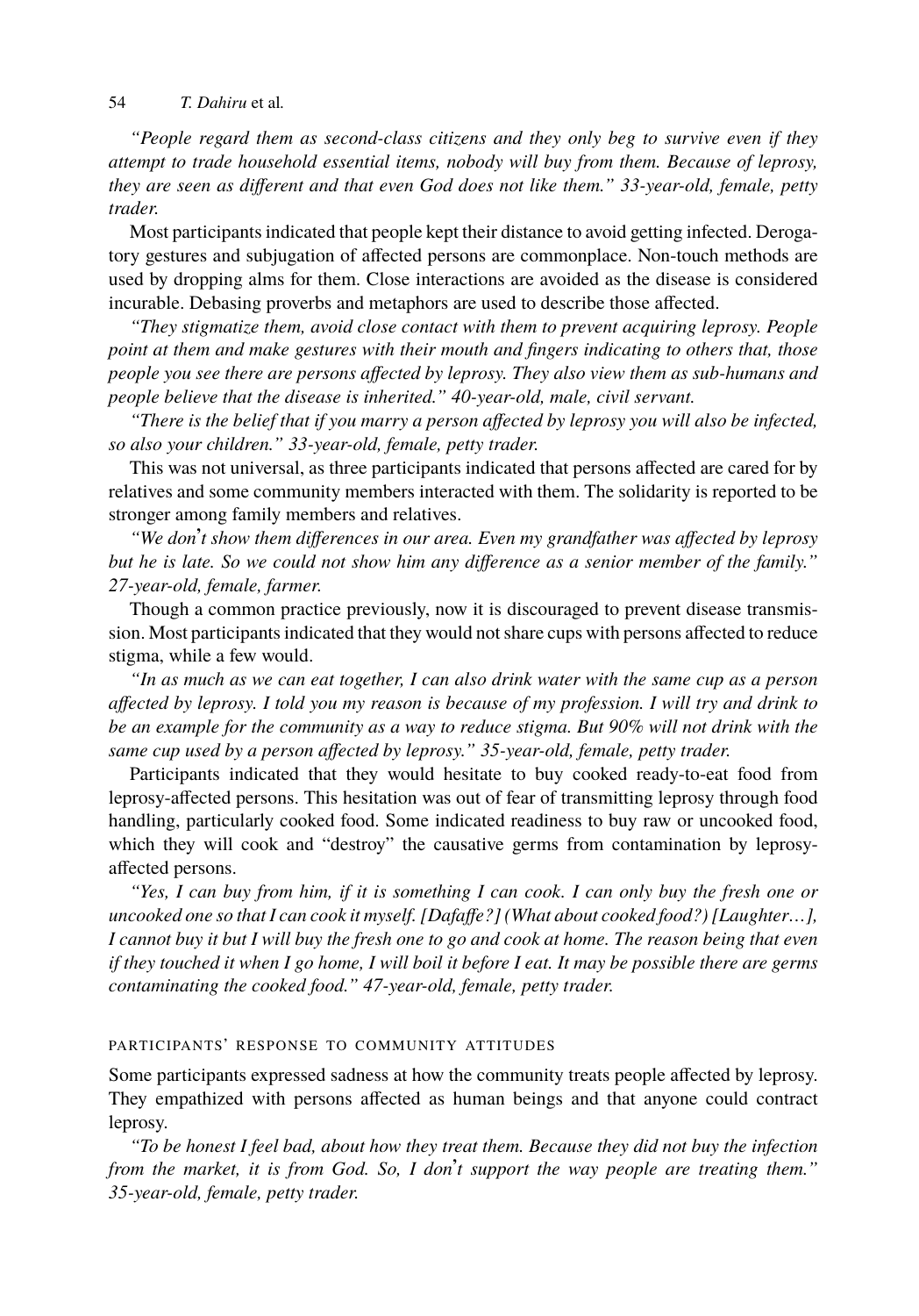## PERCEPTIONS ABOUT MARRIAGE PROSPECTS

Some participants indicated that they would marry those declared cured of leprosy if they have no deformities and are in love. However, marrying someone with active leprosy was considered against religious teachings.

*"Yes, I can marry such a person if there is love. Because he is a human being like me and if I were like him somebody will look at me in that way and if we continue to be avoiding them; they will not be happy in their life and is not proper to be avoiding or running away from them." 35-year-old, female, petty trader.*

*"I cannot marry a girl with physical impairment due to leprosy. I cannot marry her because of her condition and also Islamically it is not permitted to marry an unhealthy person." 55-year-old, male, civil servant.*

A few participants believed if there is love, marriage could occur. A female participant believed that an unaffected woman can marry an affected man because women are submissive and tolerant. However, she felt the opposite is not likely as most men would divorce their wives even if they acquire leprosy within marriage, talk less of marrying one who is affected before the marriage. Some participants would not marry an affected person, man, or woman under any circumstance out of fear of transmission to children and societal rejection.

*"To be honest intermarriages are rare. It happened once in our community where an affected man married a beautiful healthy woman, but they have both died. Their children are alive and only one of them has a minor infection." 57-year-old, female, petty trader.*

*"A woman can marry a person affected by leprosy but a man cannot marry a woman affected by leprosy. Because women are simple and honest. A man cannot do that, because a man can marry a healthy woman but if she is diagnosed with a health problem in his house, he will divorce her. I have seen many of them." 27-year-old, female, farmer.*

On the effect of leprosy on marital prospects, there was consensus among participants on the negative impact of leprosy on marital prospects. The reasons for reduced marriage prospects were said to include deformity and stigma. Participants indicated that there were gender differences: a woman's beauty will be eroded by leprosy and she will find it more difficult to get a suitor compared to men who can use their financial influence to marry unaffected women. Further, culturally, men are expected to approach a woman and not the other way round. Participants indicated that the situation persists after cure and community members ridicule unaffected persons who show interest in affected persons.

*"Yes, it can be a problem when getting married. Because her body structures have changed and not every person wants to marry a deformed person because the infection has changed her body structures and also this stigma can also contribute to not getting married because she is affected by leprosy. Even a man affected with leprosy, it is not possible to get or marry an unaffected person, but as a man, if he has money and spends money on the family, she can marry him compared to a woman because somebody will marry her but she cannot marry him, based on our culture." 37-year-old, female, civil servant.*

Regarding the effects of leprosy on family members' social participation and marriage prospects, participants indicated that stigma extends to immediate and extended families as leprosy is considered hereditary. Participants explained that marriage proposals of persons affected by leprosy are rejected, and that weddings will be aborted at any stage following disclosure of links with leprosy. (Unwanted) delayed marriages are the norm among daughters and sometimes sons in affected families.

*"[Having a family member with leprosy] can constitute a barrier [to marriage] because of gossips that their family is affected with leprosy and the disease is hereditary. Even if one goes*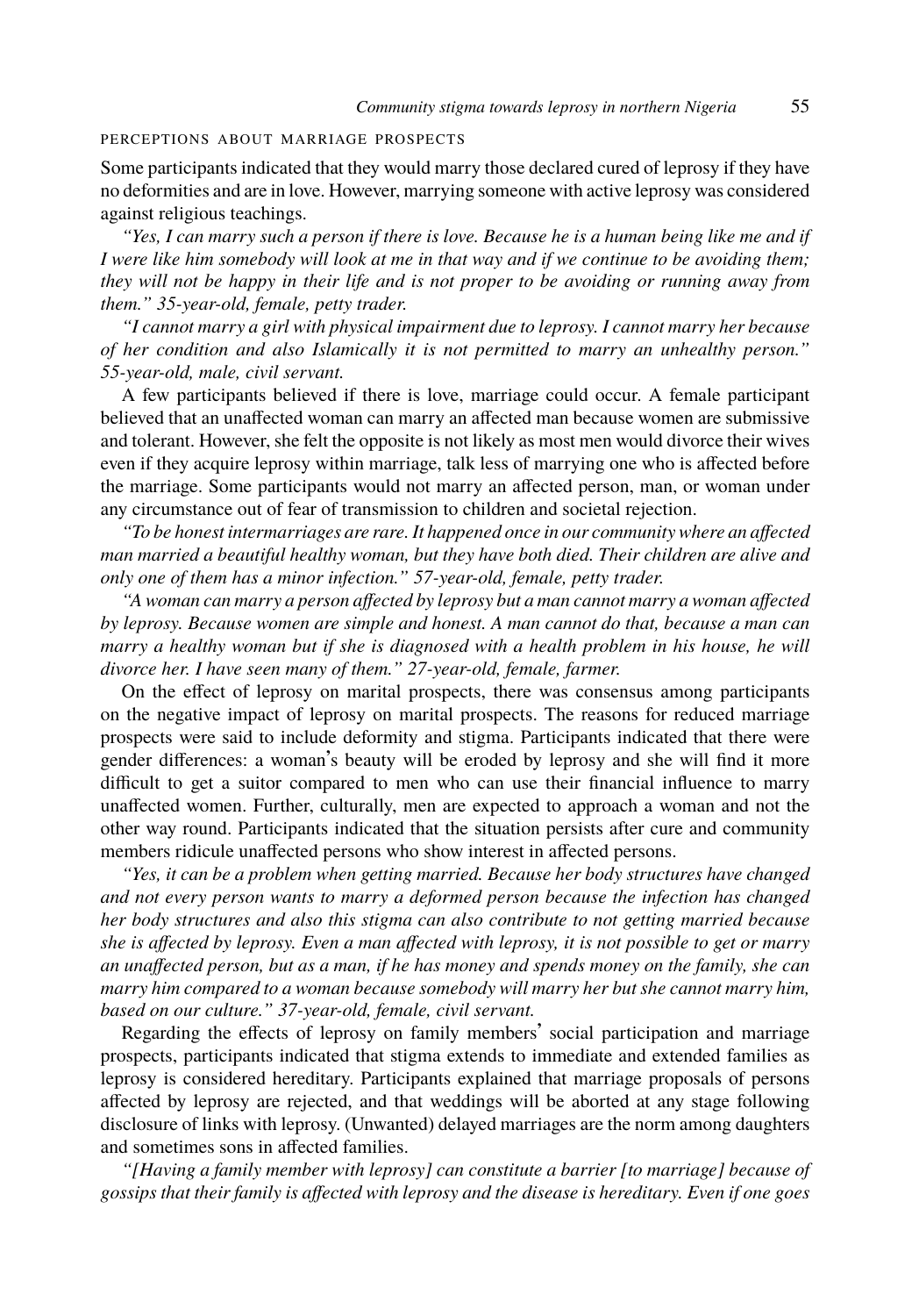*out and marries somewhere still, he might expect some challenges before he gets the person to marry. He will be jumping from one place to another because he will face a lot of criticisms that he belongs to a family that is affected by leprosy. Women also face similar problems. We have friends, their mother is affected by leprosy and one of them [children] after all marriage plans, the groom family later discovered that her mother is affected by leprosy and they changed their mind because they don*'*t want to have such infection in their family or to bear children with leprosy. Even now, one of the children is over 30 years and nobody is willing to marry her because her mother is affected by leprosy." 37-year-old, female, civil servant.*

In contrast, one participant had an opposite view, he stated that based on experience family members of affected persons do not contract the disease and hence it has no effect on their social participation and marriage prospects.

#### PERCEPTIONS ABOUT EMPLOYMENT OPPORTUNITIES

Concerning the effects of leprosy on employment opportunities, participants were of the view that it is difficult for persons affected by leprosy to find work, and that it is proportionate to the degree of impairment. For instance, loss of fingers impedes dexterity thereby reducing the chances of office employment, as they cannot write without fingers. However, they can engage in non-formal occupations such as trading, farming, and cattle rearing with some notable exceptions.

*"Yes, it can be a challenge for a person affected by leprosy to be employed. If a person does not have fingers he cannot write if it is office work and even if he is a messenger or laborer, he cannot do it because it has destroyed his parts. Unless if there is any other job apart from this." 37-year-old, female, civil servant.*

In addition, participants believed that employment opportunities were related to fear of infection and a lack of hygiene that is associated with being affected by leprosy. For example, the restaurant business was considered a no-go area for affected persons as there will be little patronage due to the stigma of leprosy. This has to do with hygiene and fear of acquiring leprosy as the food is ready-to-eat with no chance of re-heating to kill leprosy causing germs.

*"It can be a challenge because [a person affected by leprosy is] somebody who people avoid and stigmatize (…) Because he is going to use his hands to do the job and this is one of the challenges and any person that comes close to him and sees that he is a person affected by leprosy, he will not interact with him because he is afraid of being infected. The challenge is whatever he touches people will not touch for fear of being infected." 43-year-old, male, civil servant.*

Some participants held a more positive view and indicated that with the increased awareness about treatment and the possibility of a cure for leprosy, persons affected, especially, those with no deformities can be gainfully employed in the formal and informal sectors.

*"There is awareness and things are easier now. Because [people] understand well about this infection and [that leprosy] can be cured and where they [people affected by leprosy] are going to work are not illiterate people and they are not going to be stigmatized. If they follow the right way, they will not face any difficulty getting a job. If [the community] know that this infection is not communicable and can be cured and also if you believe in fate you can assist him in the right way." 33-year-old, female, petty trader.*

*"On the part of the government, I don*'*t know but in private they are given work and we interact together and nobody is infected and also, they can be employed and work together. I don*'*t know that about government work but private work is not a problem we work together with them." 47-year-old, male, farmer.*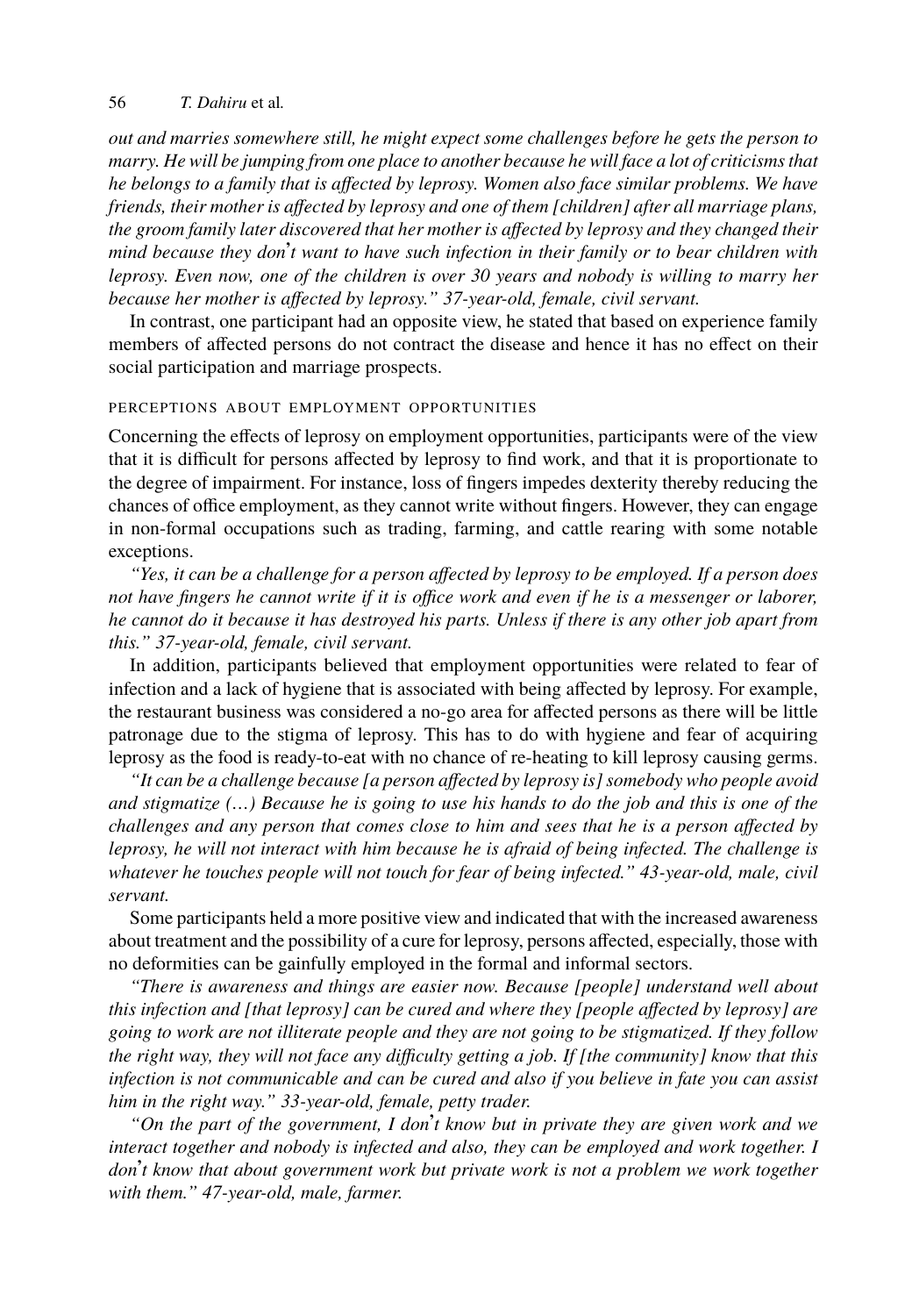With the high rate of unemployment among able-bodied unaffected persons, participants felt it is more difficult to employ a person affected by leprosy. Even in circumstances where organizations are sympathetic towards persons affected, it is only lowly jobs such as a cleaner, messenger, and security guard that are offered to such persons.

*"Presently those persons that are unaffected are finding it difficult to secure a job talk less of a person affected by leprosy, it is more difficult to them to get any kind of job." 34-year-old, female, petty trader.*

#### REASONS FOR STIGMATIZATION

Describing the possible reasons for stigmatization, participants identified poor knowledge about the cause (including misconceptions about leprosy being hereditary), mode of transmission, treatment, and (lack of a) cure as reasons for stigma. Other factors mentioned by participants are deformity, perceived high infectiousness and fear of infection, and poor personal hygiene of persons affected. Further, participants indicated that as a result of the initial stigmatization, even after cure persons affected are afraid of being harassed, and for that reason, they will isolate themselves. The reasons for stigmatization were related. For example, the belief that there is no cure for leprosy is the reason why no matter how persons affected are certified and declared cured, people still stigmatize and avoid them, so that they do not get infected.

*"Yes, there is ignorance and illiteracy because this infection has a remedy and if people know that this infection has a cure, they would not reject them and their families." 37-yearold, female, civil servant.*

*"No matter how much treatment is given, and declaration of cure, people will avoid him because they think they will still transmit to another person. But, some do interact with them, but in our area, no person interacts with a person affected by leprosy who is declared cured, especially if they have disability." 47-year-old, female, petty trader.*

On ways to reduce stigma, participants suggested the involvement of traditional and religious leaders in awareness creation about treatment and cure. Further, persons affected should be encouraged to maintain personal hygiene and participate in social events.

*"One of the ways to reduce stigma is to mobilize the literate, philanthropists, ward heads, village heads, and government to create awareness through media and other channels that leprosy can be cured and once cured, one cannot infect other people and also advise the community to interact with those that are cured as they don*'*t like participating in public affairs out of fear of stigmatization and the fact that people are running away from them." 37-year-old, female, married, civil servant.*

## **Discussion**

This study explored community perceptions and behavior towards persons affected by leprosy and the extent, root causes, and drivers of stigma in northern Nigeria. We found that persons affected by leprosy were perceived negatively, they were considered dirty, incurable, and inferior. Participants avoid touching, social interactions, and sharing meals with persons affected by leprosy. In addition, leprosy was said to negatively impact employment opportunities and the marriage prospects of persons affected. Marriage prospects were considered worse for women affected by leprosy. Participants said they were unwilling to disclose leprosy in a family member and that leprosy-related stigma extends to immediate and extended families. Some participants expressed sadness at how the community treats persons affected by leprosy. We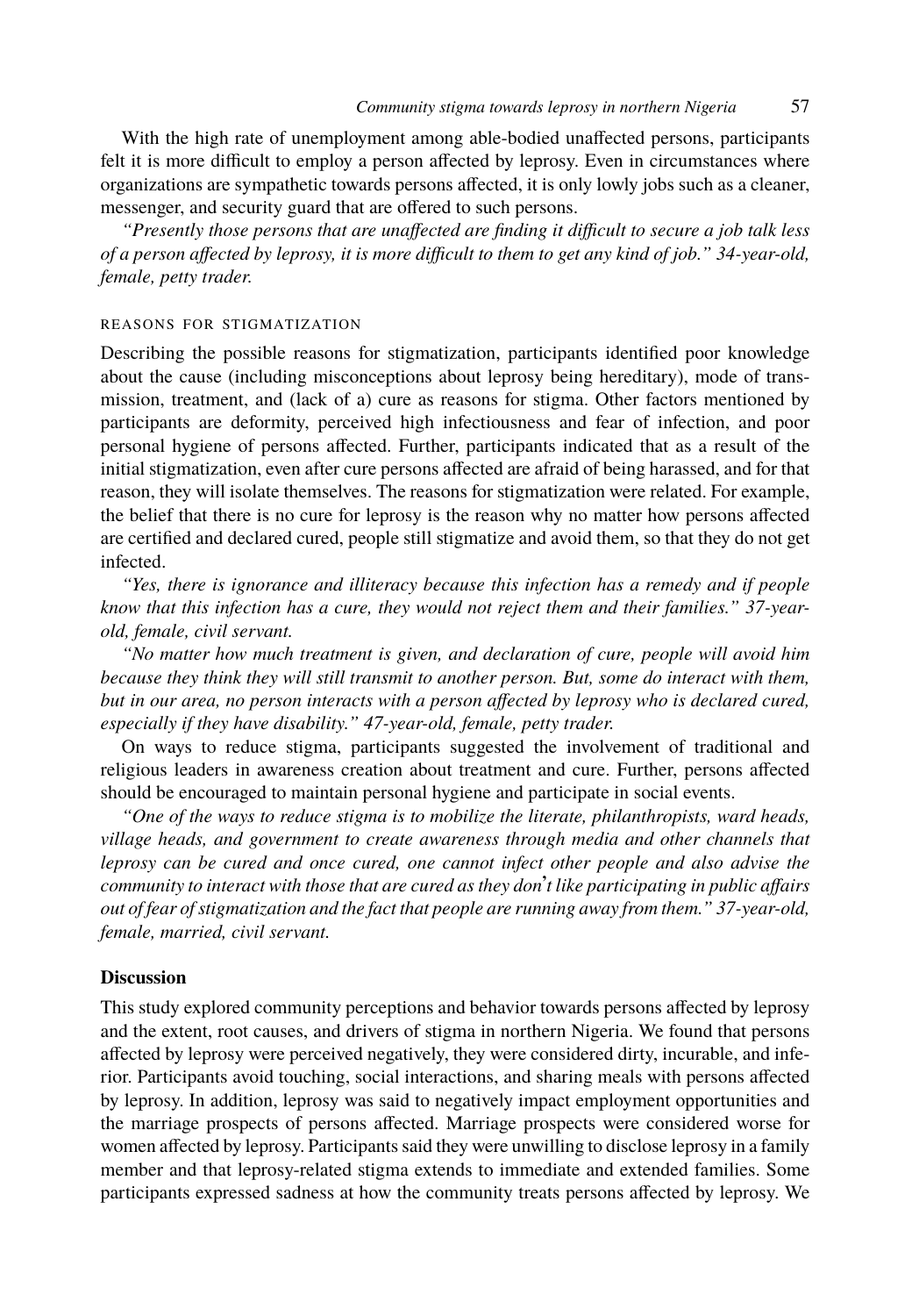identified four main reasons for stigmatization: (1) local beliefs and mis[con](#page-13-7)[ce](#page-13-8)ptions about leprosy (e.g. the belief that leprosy is hereditary, incurable, or highly infectious), (2) fear of disability and deformity, (3) f[ea](#page-12-11)r of infection, and (4) perceived poor personal hygiene of persons affected.

Negative community [pe](#page-14-0)[rce](#page-14-1)ptions of persons affected by leprosy have been reported in parts of Nigeria,<sup>16,28–30</sup> other parts of sub-Saharan Africa,<sup>31–33</sup> [Asi](#page-14-2)[a,](#page-14-3)<sup>20,34,35</sup> and South America.<sup>19,36,37</sup> This stigmatization, social degradation, and isolation of persons affected by leprosy have been reported since antiquity and appears deeply rooted. Other studies have reported that disturbed social relati[on](#page-13-1)ships w[ith](#page-13-8) [fa](#page-14-4)mily me[mbe](#page-13-9)[rs](#page-14-1), friends, and neighbors may further isolate persons affected by leprosy and result in feelings of loneliness.<sup>38–40</sup> Historically, these negative perceptions have led to the formation of leprosy colonies where persons affected lived as outcasts and in isolation.<sup>5</sup> Poor knowledge and fear of contracting leprosy have be[en](#page-14-1) linked to these negative perceptions, as community members considered persons affected by leprosy highly infectious.<sup>41,42</sup> Indeed, other studies have found that it is possible to positively influence the perception of leprosy and increase knowledge of leprosy.<sup>43,44</sup>

The limited understanding of and local beliefs surrounding the cause of leprosy, the perception of lepro[sy](#page-14-5) as a disfiguring disease, and the associated strong stigma have also been reported in other parts of Nigeria,<sup>16</sup> Africa,<sup>40,45</sup> and Asia.<sup>35,42</sup> Leprosy may manifest as a mild skin lesion in the early stage. It is when left untreated that these lesions [co](#page-14-6)uld progress becoming much more noticeable. A study in India also revealed poor knowledge regarding leprosy, high levels of stigma, fear, and desire to keep social distance from persons affected.<sup>42</sup> Since ancient times, various misconceptions h[av](#page-13-2)[e e](#page-14-7)xisted about leprosy. As mentioned by our participants, there were a range of perceived causes and misconceptions rooted in cultural beliefs. Though, findings such as leprosy being hereditary, a divine curse, due to witchcraft, food taboos, evil spirits, sin or evil deeds in this or previous life and contracte[d fr](#page-14-8)[om](#page-14-9) prostitutes have been reported,<sup>46</sup> the perceived acquisition of leprosy from poisonous spider or gecko, and waking up before a guest affected by leprosy is far-fetched. However, geckoes are considered unclean and spiritually cursed in Islam, the dominant religion in the study ar[ea.](#page-14-10)<sup>47</sup> These could shape community attitudes towards persons affected by leprosy.

As in our study, reports indicate that persons affected by leprosy encounter difficulties in finding wo[rk](#page-14-11) [or](#page-14-12) maintaining employment.<sup>17,48</sup> There are instances of persons affected by leprosy being fire[d fr](#page-13-8)om their jobs as a result of stigma. Community members consider restaurants and oth[er r](#page-14-13)eady-to-eat food vending businesses a no-go area for persons affected as customers feel food items touched by them be[co](#page-13-8)me co[nta](#page-14-13)minated and impure.<sup>49,50</sup> In addition, persons affected could face challenges from colleagues in the workplace who may refuse to work with them, and from customers who may refuse to be served. These discriminatory practices were said to be amplified by the appearance of visible deformiti[es.](#page-14-14)<sup>51</sup>

The negative effects of leprosy on marriage prospects, often extending to family members was reported in other studies, especially in cultures and societies in which arranged marriages were common.<sup>52,53</sup> These were in the form of difficulties in finding a spouse and rejection of marriage proposals.<sup>40</sup> The perceived gender differences in marital prospects have also been described by others.<sup>54</sup> In addition, like in other studies, in the present study leprosy in a partner was considered grounds for divorce among couples.<sup>40,54</sup>

Efforts at concealment by persons affected and non-disclosure by families as a measure against the negative social consequences are only temporary, as this is no longer possible following the development of ulcers and deformities as reported by others.<sup>55</sup> The reasons and drivers of stigma have also been reported by others. Stigma follows the presence of an attribute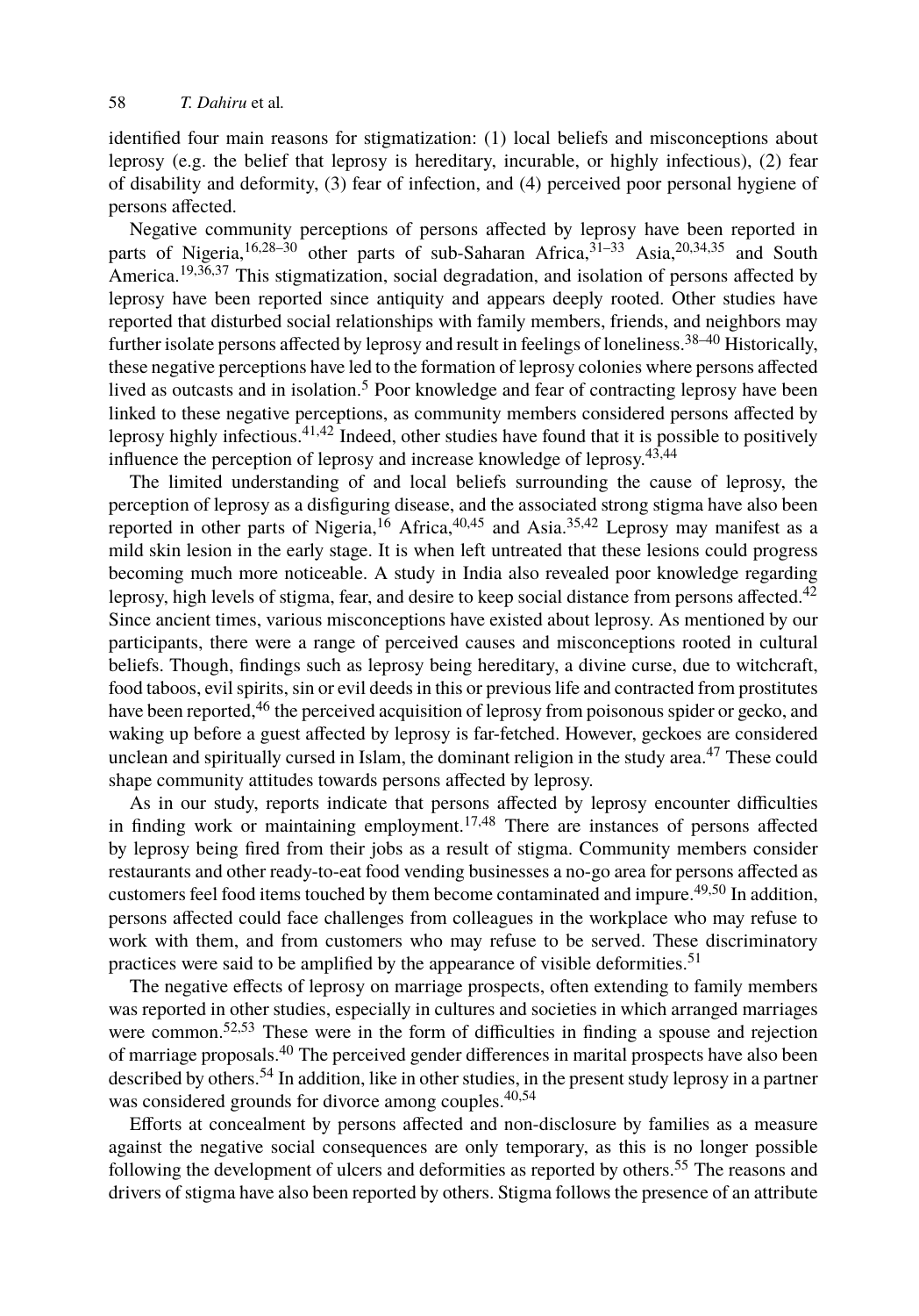that distinguishes the person from "normal" people,<sup>7,56</sup> with far-reaching effects on the social status and reputation of the individual and members of his family.<sup>7</sup> The manifestations and psychosocial consequences of stigma and discrimination have been reported to be remarkably similar across conditions and cultures, $17,57,58$  as the likely reason is that at the core of stigma is a common human response to difference. Despite being curable with MDT, the strong stigma of leprosy persists after release from treatment especially with visible deformities.59,60 Other studies also repo[rt t](#page-14-15)[ha](#page-14-16)t leprosy-associated stigma is influenced by the social, economic, and cultural beliefs of the community.<sup>41</sup>

Our findings ha[ve](#page-14-2) implications for leprosy control programs. First, the influence of poor knowledge, misconceptions and fear of contracting leprosy on community perceptions underscores the importance of community education as the key to transforming perceptions and behavior towards persons affected. Therefore, it is imperative to educate community members about leprosy, its causes, transmission, and treatment to enhance attitudinal and behavior change. This could [fac](#page-14-17)ilitate the social reintegration of persons affected. The interventions should take into account the current knowle[dge](#page-14-18) gaps, cultural beliefs, and perceptions of community members.  $61-63$  Studies in other countries have also shown that addressing knowledge gaps and local beliefs can positively change the perception of and behavior towards persons affected by leprosy.<sup>43</sup> Secondly, on ways to reduce stigma, local beliefs, misconceptions, fears of disability and deformity, fear of infection and perceived poor personal hygiene should be addressed through contextualized interventions. Interventions such as socio-economic empowerment have the potential to change the perceptions community members have of persons affected by leprosy, and can improve financial means, dignity and social participation of persons affected.<sup>64</sup> A socio-economic empowerment intervention has been conducted successfully in northern Nigeria in the past.<sup>65</sup> In addition, as suggested by some participants, there is need for influential people including traditional and religious leaders to play a key role in reducing stigma through awareness creation about treatment and cure.

## **Conclusions**

Findings from the present study show that persons affected by leprosy were perceived negatively among community members in Kano State, Nigeria. We found that perceptions about leprosy impacted employment opportunities and marriage. The drivers of stigma were local beliefs, misconceptions, fear of disability and infection, and perceived poor personal hygiene of persons affected. Considering the close connection between perceptions (including knowledge and beliefs) and behavior, stigma-reduction interventions should take account of current cultural beliefs, knowledge gaps, and fears. Compassionate community members could be trained to champion attitudinal and behavior change together with confidence-building measures to overcome leprosy-related stigma in endemic areas.

## **Acknowledgements**

We acknowledge the cooperation and support of the community leaders and individuals that participated in this study.

## **Review board approval if obtained, including the reference number of the approval letter**

This research was approved by the Kano State Research Ethics Committee reference number MOH/OFF/797/T.1/2068. Data collection only started after its approval by this committee.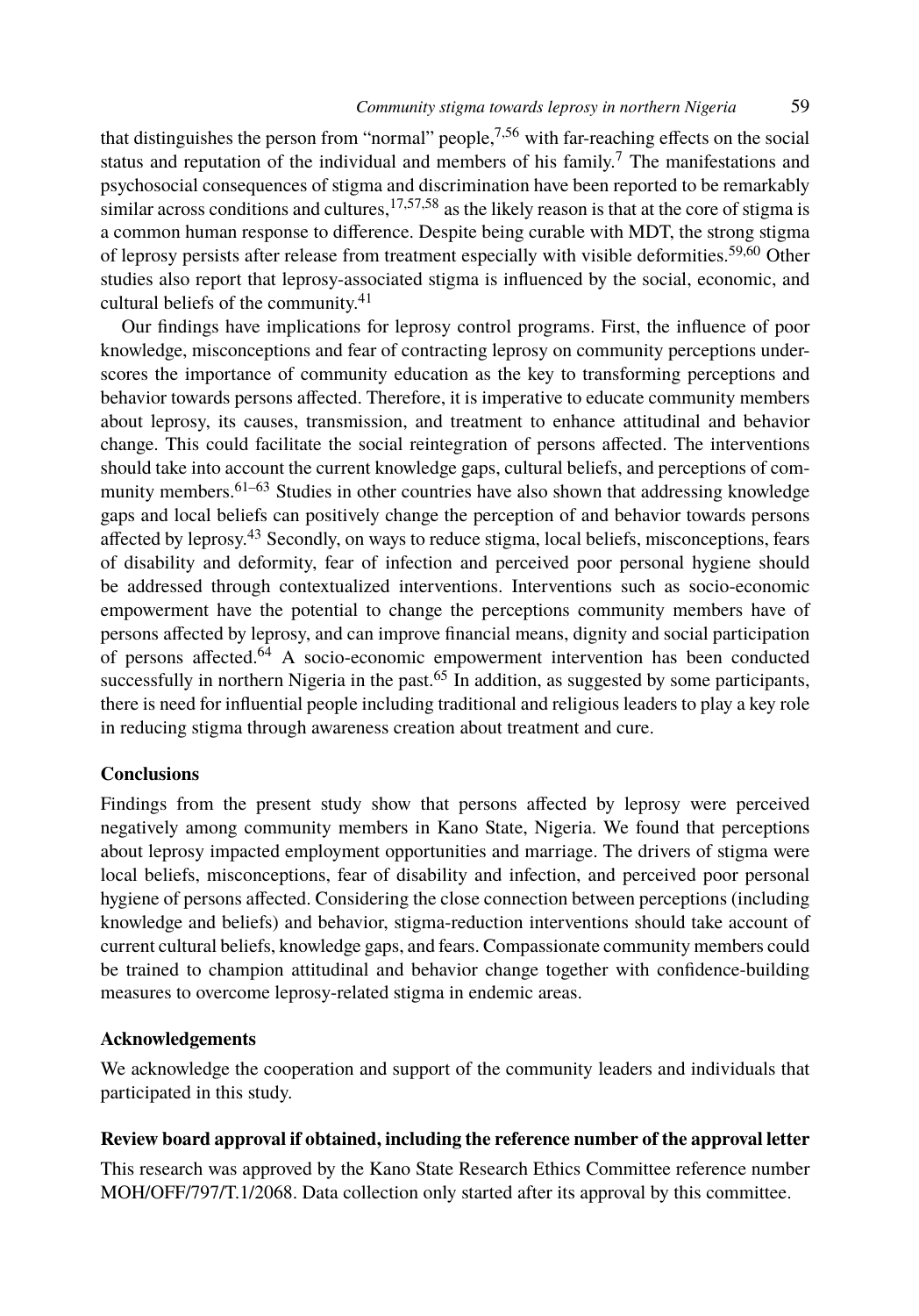# **Conflict of interest (COI) statement**

All authors declare that the answer to the question on competing interest forms are "No", and therefore have nothing to declare.

# **Funding (including statement of independence from funders)**

No funding was provided for this research.

## **Contributorship statement including name of guarantor**

TD, ZI, ATM conceived and designed the study, TD and ATM collected the data while ZI, ATvN and MHA analyzed the data and prepared the draft manuscript. All authors reviewed and approved of the final manuscript. ZI accepts full responsibility for the work and/or the conduct of the study, had access to the data, and controlled the decision to publish.

## **Patient consent statement**

All participants were fully informed about the objectives of the study, voluntary participation, and the confidentiality of the data. Written informed consent was obtained from all participants prior to data collection.

### <span id="page-12-1"></span><span id="page-12-0"></span>**Data s[haring statement](https://doi.org/10.1128/CMR.00079-13)**

<span id="page-12-11"></span><span id="page-12-2"></span>The authors confirm that the data supporting the findings of this study are available on request from the corresponding author. The data are not publicly available due to privacy and ethical restrictions.

## <span id="page-12-4"></span><span id="page-12-3"></span>**References**

- <sup>1</sup> Staples J. Interrogating leprosy 'stigma': why qualitative insights are vital. *Lepr Rev*, 2011; **82**: 91–97.
- <span id="page-12-5"></span><sup>2</sup> Hansen GA, Looft C. *Leprosy in Its Clinical and Pathological Aspects*. London: John Wright, 1895.
- <span id="page-12-6"></span><sup>3</sup> White C, Franco-Paredes C. Leprosy in the 21st century. *Clin Microbiol Rev*, 2015; **28**(1): 80–94. doi:10.1128/CMR.00079-13.
- <span id="page-12-7"></span><sup>4</sup> Suzuki K, Akama T, Kawashima A, Yoshihara A, Yotsu RR, Ishii N. Current status of leprosy: epidemiology, basic science and clinical perspective[s.](https://doi.org/10.1371/journal.pntd.0009329) *[J Dermatol](https://doi.org/10.1371/journal.pntd.0009329)*[, 2012;](https://doi.org/10.1371/journal.pntd.0009329) **[39](https://doi.org/10.1371/journal.pntd.0009329)**[: 121–1](https://doi.org/10.1371/journal.pntd.0009329)29.
- <span id="page-12-8"></span><sup>5</sup> Editorial. Abandoning the stigma of leprosy. *Lancet*, 201[9;](https://doi.org/10.1371/journal.pntd.0009329) **393**: 378.
- <sup>6</sup> Ganapat[i R, Pai VV, Kingsley S. Disabi](https://doi.org/10.1080/13548500600595160)lity prevention and management in leprosy: a field experience. *Indian J Dermatol Venereol Leprol*, 2003; **69**(6): 369–374.
- <span id="page-12-9"></span><sup>7</sup> Goffman E. *Stigma: Notes on the Management of a Spoiled Identity*. New York: Simon & Schuster, 1963.
- <sup>8</sup> Fri[st TF. Stigma and the societal r](https://doi.org/10.1371/journal.pntd.0009030)esponse to leprosy: experience of the last half-century. *Indian J Lepr*, 2000; **72**: 1–3.
- <span id="page-12-10"></span><sup>9</sup> Weiss MG. Stigma and the social burden of neglected tropical diseases. *PLoS Negl Tro[p Dis](https://doi.org/10.1016/j.socscimed.2007.02.014)*[, 2008;](https://doi.org/10.1016/j.socscimed.2007.02.014) **[2](https://doi.org/10.1016/j.socscimed.2007.02.014)**[\(5\): e237.](https://doi.org/10.1016/j.socscimed.2007.02.014)
- <sup>10</sup> [Sundar Ra](https://doi.org/10.1016/j.socscimed.2007.02.014)o PS. Worldwide elimination of leprosy. *Expert Rev Dermatol*, 2012; **7**: 513–520.
- <sup>11</sup> van't Noordende AT, Bakirtzief da Silva Pereira Z, Biswas P, Ilyas M, Krishnan V, Parasa J *et al.* Strengthening individual and family resilience against leprosy-related discrimination: a pilot intervention study. *PLoS Negl Trop Dis*, 2021; **15**(4): e0009329. doi:10.1371/journal.pntd.0009329.
- <sup>12</sup> Van Brakel WH. Measuring health-related stigma—a literature review. *Psychol Health Med*, 2006; **11**(3): 307– 334. doi:10.1080/13548500600595160.
- <sup>13</sup> Govindasamy K, Jacob I, Solomon RM, Darlong J. Burden of depression and anxiety among leprosy affected and associated factors—a cross sectional study from India. *PLoS Negl Trop Dis*, 2021; **15**(1): e0009030. doi:10.1371/journal.pntd.0009030.
- <sup>14</sup> Tsutsumi A, Izutsu T, Islam AM, Maksuda AN, Kato H, Wakai S. The quality of life, mental health, and perceived stigma of leprosy patients in Bangladesh. *Soc Sci Med*, 2007; **64**(12): 2443–2453. doi:10.1016/j.socscimed.20 07.02.014.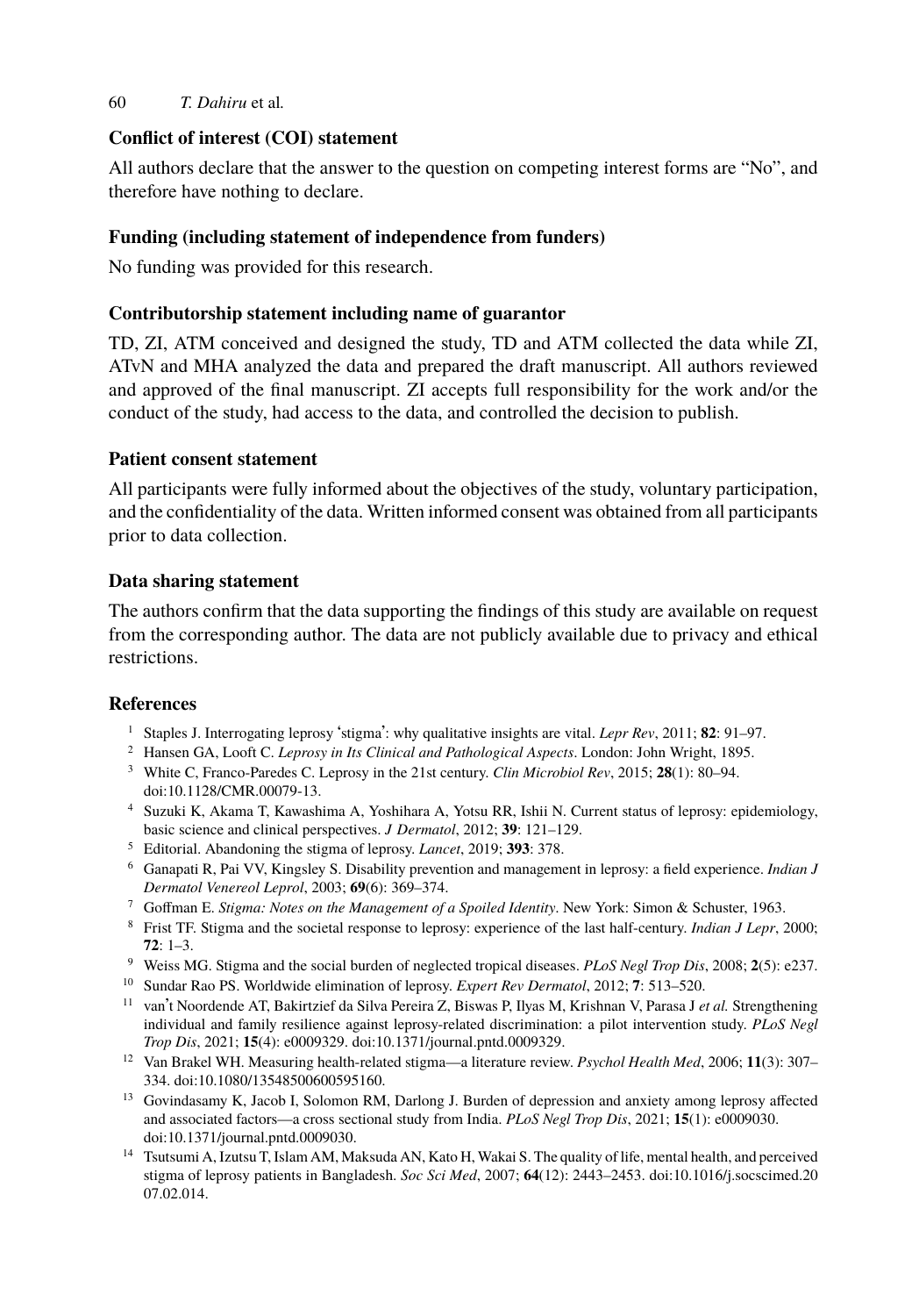- <span id="page-13-3"></span><span id="page-13-2"></span><span id="page-13-1"></span><span id="page-13-0"></span><sup>15</sup> Tabah EN, Nsagha DS, Bissek AZ, Njamnshi TN, Njih IN, Pluschke G, Njamnshi AK. Community knowledge, per[ceptions and attitudes regardin](https://doi.org/10.1371/journal.pone.0129086)g leprosy in rural Cameroon: the case of Ekondotiti and Mbonge health districts in the south-west region. *PLoS Negl Trop Dis*, 2018; **12**(2): e0006233. doi:10.1371/journal.pntd.000 6233.
- <sup>16</sup> Ebenso B, Newell J, Emm[el N, Adeyemi G, Ola B. Cha](https://doi.org/10.1371/journal.pone.0209676)nging stigmatisation of leprosy: an exploratory, qualitative life course study in western Nigeria. *BMJ Glob Health*, 2019; **4**(2): e001250. doi:10.1136/bmjgh -2018-001250.
- <span id="page-13-4"></span><sup>17</sup> van Brakel WH. Measuring leprosy stigma—a preliminary review of the leprosy literature. *Int J Lepr Other Mycobact Dis*, 2003; **71**(3): 190–197. doi:10.1489/1544-581X(2003)71<190:MLSPRO>2.0.CO;2.
- <span id="page-13-5"></span><sup>18</sup> [Navon L. Beggars, metaphors and s](https://www.thenationonlineng.net)tigma. *Soc Hist Med*, 1998; **11**: 89–105.
- Kaehler N, Adhikar B, Raut S, Marahatta SB, Chapman RS. Perceived stigma towards leprosy among community members living close to No[nsomboon leprosy colony in Thailand.](https://www.jstor.org/stable/25434601) *PLoS One*, 2015; **10**(6): e0129086. doi:10.1371/journal.pone.0129086.
- <span id="page-13-6"></span><sup>20</sup> Marahatta SB, Amatya R, Adhik[ari S, Giri D, Lama S, Kaehler](https://doi.org/10.1177/136346159703400204) N *et al.* Perceived stigma of leprosy among community members and health care providers in Lalitpur district of Nepal: A qualitative study. *PLoS One*, 2018; **13**(12): e0209676. doi:10.1371/journal.pone.0209676.
- <sup>21</sup> Udo S, Chukwu J, Obasanya J. Leprosy situation in Nigeria. *Lepr Rev*, 2013; **84**(3): 229–237.
- $22$  Ebenso B, Ayuba M. 'Money is the vehicle of interaction': insight into social integration of people affected by leprosy in northern Nigeria. *Lepr Rev*, 2010; **[81](https://doi.org/10.9734/ajmah/2020/v18i830225)**[: 99–110.](https://doi.org/10.9734/ajmah/2020/v18i830225)
- <sup>23</sup> Udo S, Chukwu J, Obasanya J. Leprosy situation in Nigeria. *Lepr Rev*, 2013; **84**: 229–237.
- <sup>24</sup> https://www.thenationonlineng.net. Last accessed 20th June 2021.<br><sup>25</sup> Nigeria Population Commission, Report of Nigeria's national population
- <sup>25</sup> Nigeria Population Commission. Report of Nigeria's national population commission on the 2006 census. *Popul Dev Rev*, 2007; **33**(1): 206–210. https://www.jstor.org/stable/25434601. Last accessed 4 July 2021.
- <sup>26</sup> Weiss M. Explanatory model interview catalogue (EMIC): framework for comparative study [of illness.](https://doi.org/10.4081/jphia.2011.e10) *[Transcult](https://doi.org/10.4081/jphia.2011.e10) [Psych](https://doi.org/10.4081/jphia.2011.e10)*, 1997; **34**(2): 235–263. doi:10.1177/136346159703400204.
- <sup>27</sup> Pope C, Ziebland S, May[s N. Qualitative research in heal](https://doi.org/10.1080/00981389.2018.1526842)th care. Analyzing qualitative data. *BMJ*, 2000; **320**(7227): 114–116.
- <sup>28</sup> Ogban GI, Iwuafor AA, Emanghe UE, Ushie SN, Ndueso EM, Nwadiaro RIE *et al.* Unfavorable attitude and perceived stigma towards leprosy: a concern for status perpetuation in a community in [Cross River State, Nigeria.](https://doi.org/10.1371/journal.pntd.0006219) *[Asian](https://doi.org/10.1371/journal.pntd.0006219) J Med Health*, 2020; **18**(8): 1–13. doi:10.9734/ajmah/2020/v18i830225.
- <sup>29</sup> Manton J. Leprosy in eastern Nigeria and the social history of colonial skin. *Lepr Rev*, 2011; **82**(2): 124–134.
- <span id="page-13-9"></span><sup>30</sup> Ibikunle PO, Nwokeji SC. Assessment of stigma among people li[ving with Hansen](https://doi.org/10.4103/0971-5916.251663)'[s disease](https://doi.org/10.4103/0971-5916.251663) in south-east Nigeria. *Lepr Rev*, 2017; **88**(1): 43–57.
- <sup>31</sup> Nsagha DS, Bissek AZ, Nsagha SM, Njunda AL, Assob JC, Tabah EN *et al.* Social stigma as an epidemiological determinant for leprosy elimination in Ca[meroon.](https://doi.org/10.1371/journal.pntd.0009031) *[J Public Health Afr](https://doi.org/10.1371/journal.pntd.0009031)*[, 20](https://doi.org/10.1371/journal.pntd.0009031)11; **2**(1): e10. doi:10.4081/jphia.201 1.e10.
- <sup>32</sup> Sottie CA, Darkey J. Living with stigma: voices from the cured Lepers' village in Ghana. *Soc Work Health Care*, 2019; **58**(2): 151–165. doi:10.1080/00981389.2018.1526842.
- <span id="page-13-7"></span><sup>33</sup> Asampong E, Dako-Gyeke M, Oduro R. Caregivers' vie[ws on stigmatization](https://doi.org/10.4314/ahs.v18i1.5) and discrimination of people affected by leprosy in Ghana. *PLoS Negl Trop Dis*, 2018; **12**(1): e0006219. doi:10.1371/journal.pntd.000 6219.
- <sup>34</sup> Patil S, Mohanty KK, Joshi B, Bisht [D, Rajkamal KA](https://doi.org/10.1155/2013/507034) *[et al.](https://doi.org/10.1155/2013/507034)* Towards elimination of stigma & untouchability: a case for leprosy. *Indian J Med Res*, 2019; **149**(Suppl): S81–S87. doi:10.4103/0971-5916.251663.
- <span id="page-13-8"></span><sup>35</sup> Van't Noordende AT, Lisam S, Ruthindartri P, Sadiq A, Singh V, Arifin M, van Brakel WH, Korfage IJ. Leprosy perceptions and knowledge in endemic districts in India and Indonesia: differences and commonalities. *PLoS Negl Trop Dis*, 2021; **15**(1): e0009031. doi:10.1371/journal.pntd.0009031.
- <sup>36</sup> Sil[va CA, Albuquerque VL, Antu](https://doi.org/10.1371/journal.pntd.0008173)nes MF. Leprosy as a neglected disease and its stigma in the northeast of Brazil. *Indian J Lepr*, 2014; **86**(2): 53–59.
- <sup>37</sup> Tosepu R, Gunawan J, Effendy DS, Fadmi FR. Stigma and increase of leprosy cases in southeast Sulawesi Province, Indonesia. *Afr Health Sci*, 2018; **18**(1): 29–31. doi:10.4314/ahs.v18i1.5.
- <sup>38</sup> Peters RMH, Dadun D, Lusli M, Miranda-Galarza B, van Brakel WH, Zweekhorst MB, Damayanti R, Seda FS, Bunders JF, Irwanto. The meaning of leprosy and everyday experiences: an exploration in Cirebon, Indonesia. *J Trop Med*, 2013; **2013**: 507034. doi:10.1155/2013/507034.
- <sup>39</sup> Lusli M, Zweekhorst MBM, Miranda-Galarza B, Peters RMH, Cummings S, Seda FSSE *et al.* Dealing with stigma: experiences of persons affected by disabilities and leprosy. *Biomed Res Int*, 2015; 261329.
- van 't Noordende AT, Aycheh MW, Schippers A. The impact of leprosy, podoconiosis and lymphatic filariasis on family quality of life: a qualitative study in northwest Ethiopia. *PLoS Negl Trop Dis*, 2020; **14**(3): e0008173. doi:10.1371/journal.pntd.0008173.